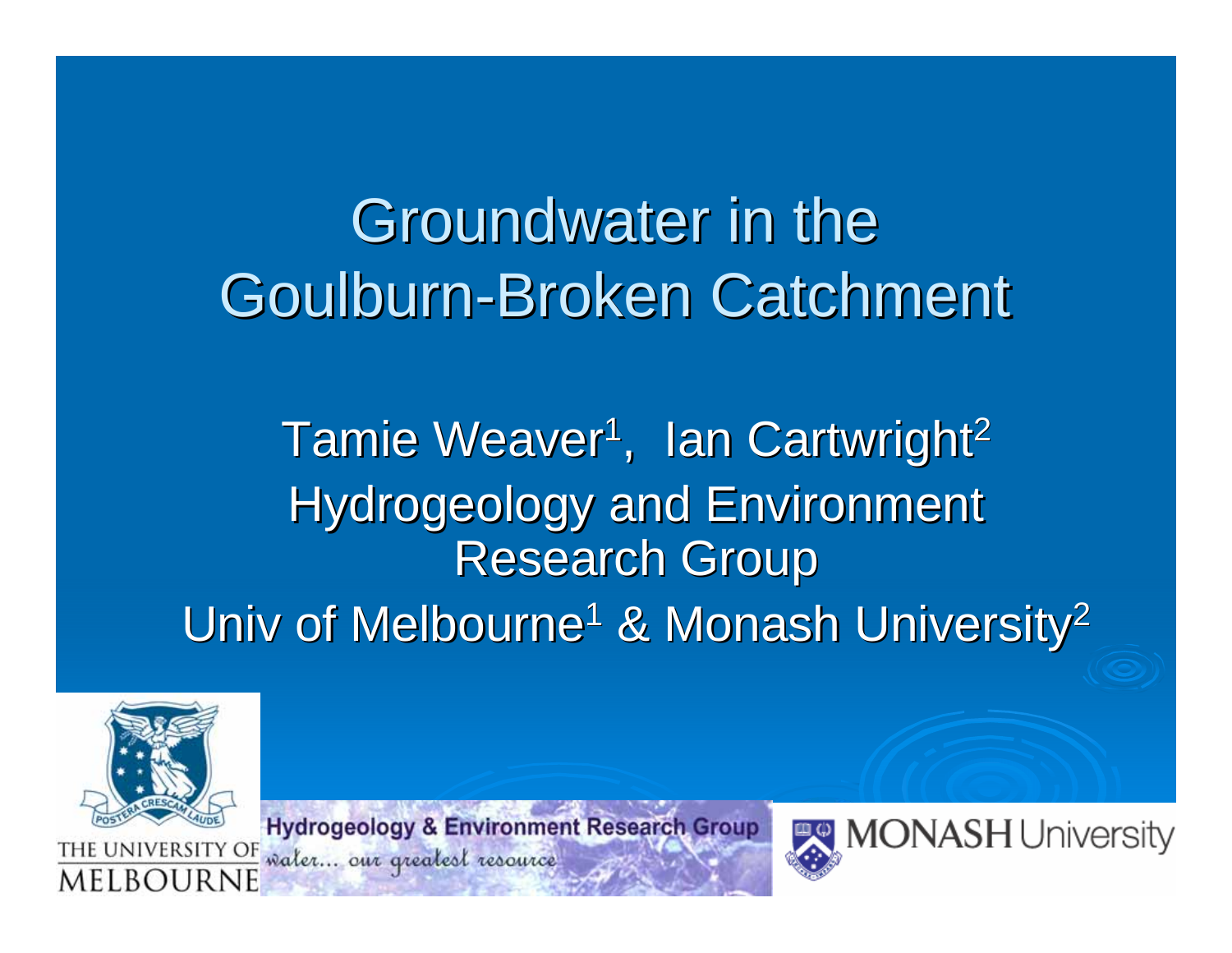## Groundwater: controlling catchment health

#### $\triangleright$  Salinity

• groundwater, surface water and soils

#### $\triangleright$  Groundwater as a resource

• aquifer behaviour, groundwater age, groundwater quality and quantity quantity

#### $\triangleright$  Groundwater as inputs to rivers

• baseflow to streams, reservoirs and rivers

**Hydrogeology & Environment Research Group** 



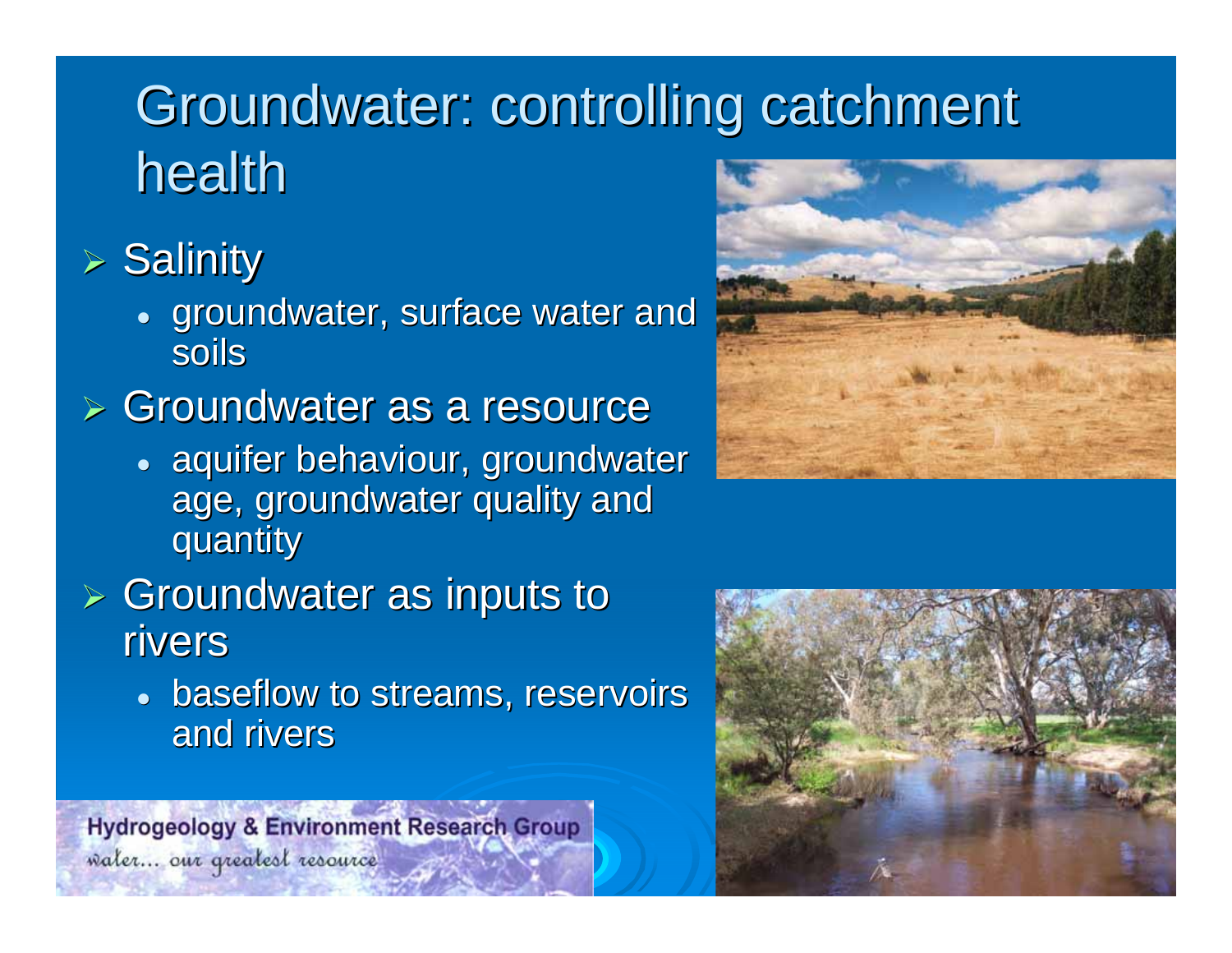## Goulburn-Broken groundwater research

- $>$  Regional groundwater flow and aquifer quality
- $>$  Refining the dryland salinity  $\geq$ model
- $\triangleright$  New research (CWLM)
	- groundwater and surface water in the upper Goulburn
	- solute loads in space and time





**Hydrogeology & Environment Research Group**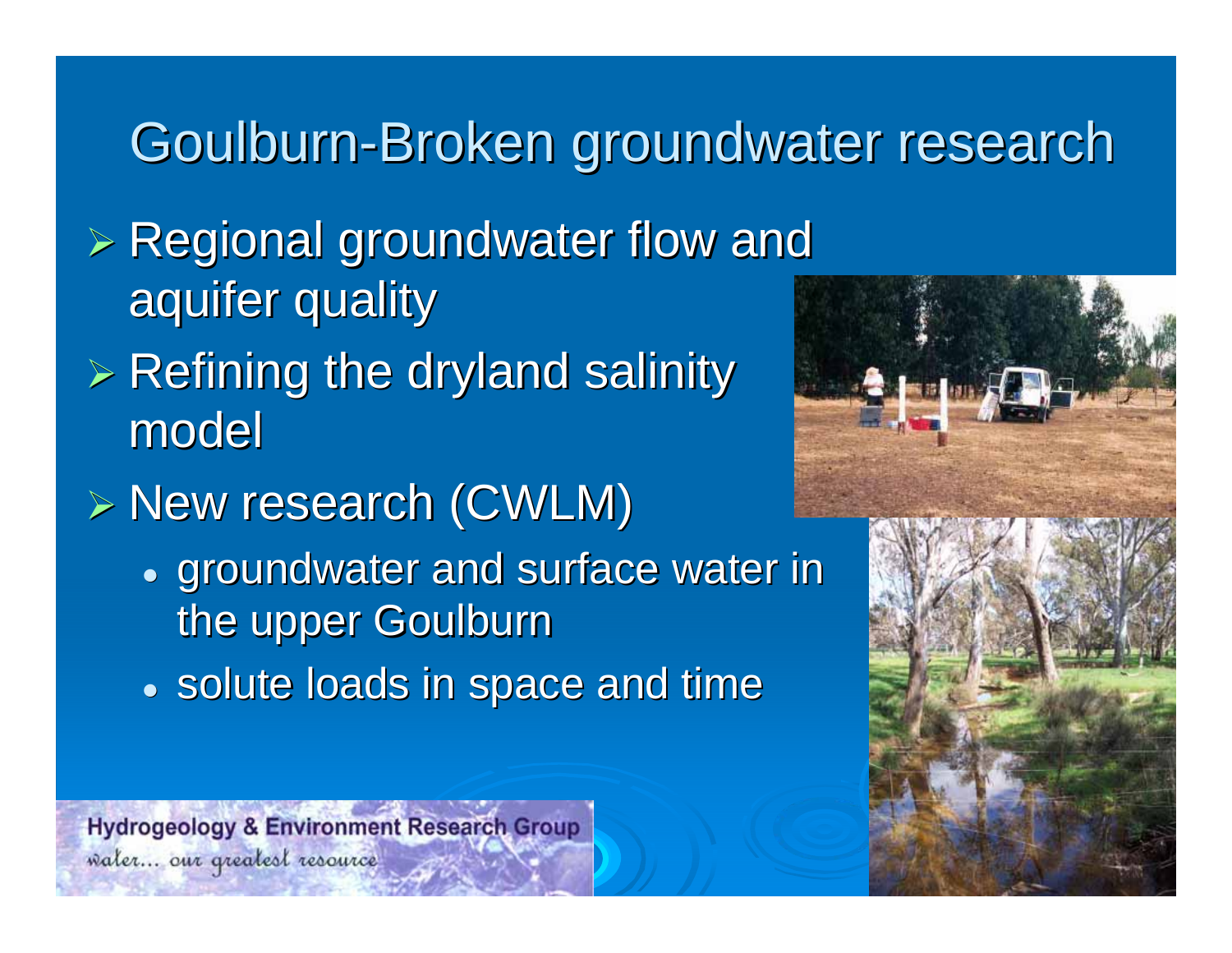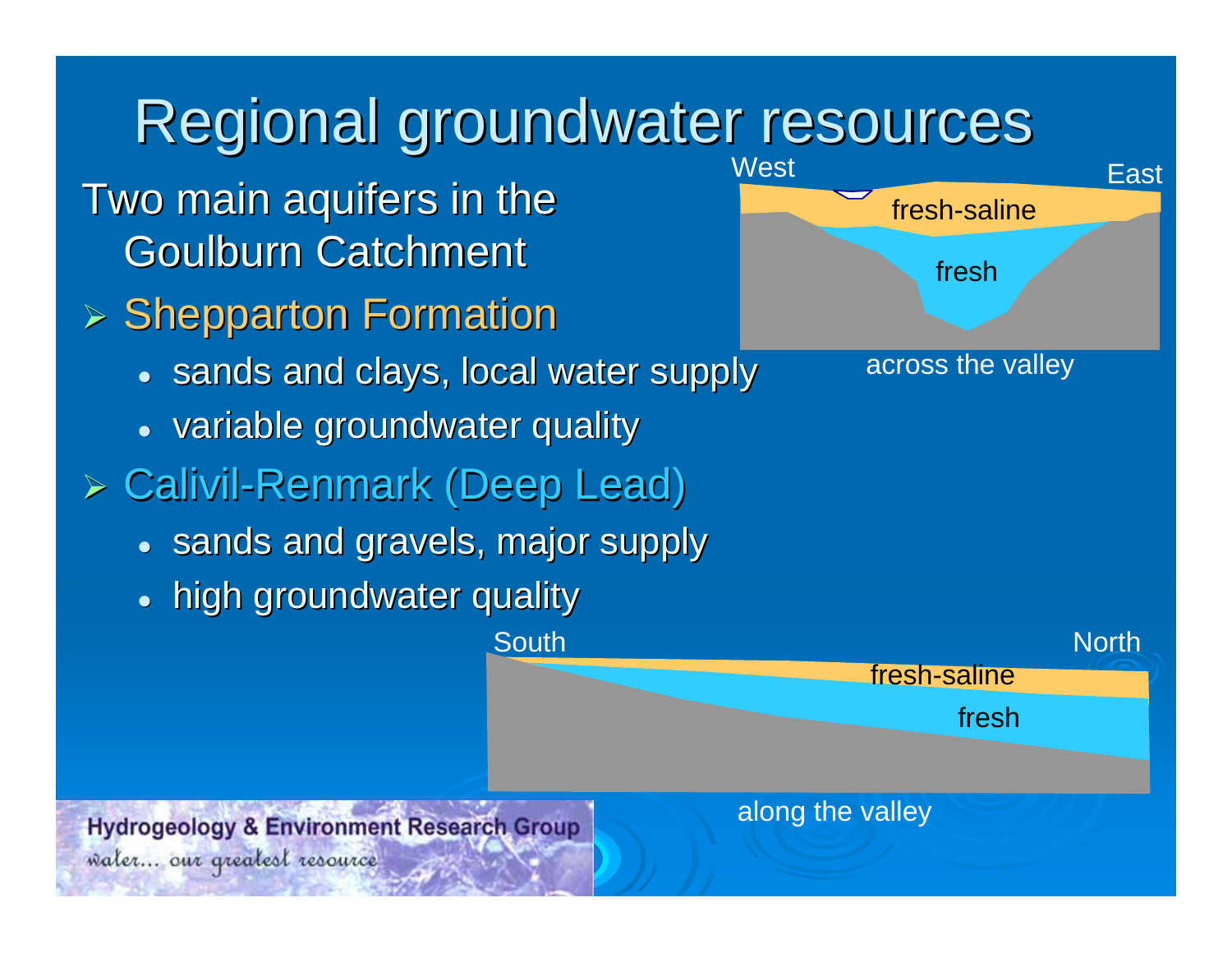# Goulburn Valley | IN

¾**Basement** 

- sediments and granites
- $\bullet$ depth to basement increases northwards

 $\triangleright$  Renmark-Calivil sediments

- $\bullet\,$  up to 150 m thick in north
- $\bullet\,$  deep lead (in palaeovalley)
- not at surface

 $\triangleright$  Shepparton Formation

- $\bullet~$  up to 70-80 m thick in N
- covers deep lead aquifer

**Hydrogeology & Environment Research Group** water... our greatest resource

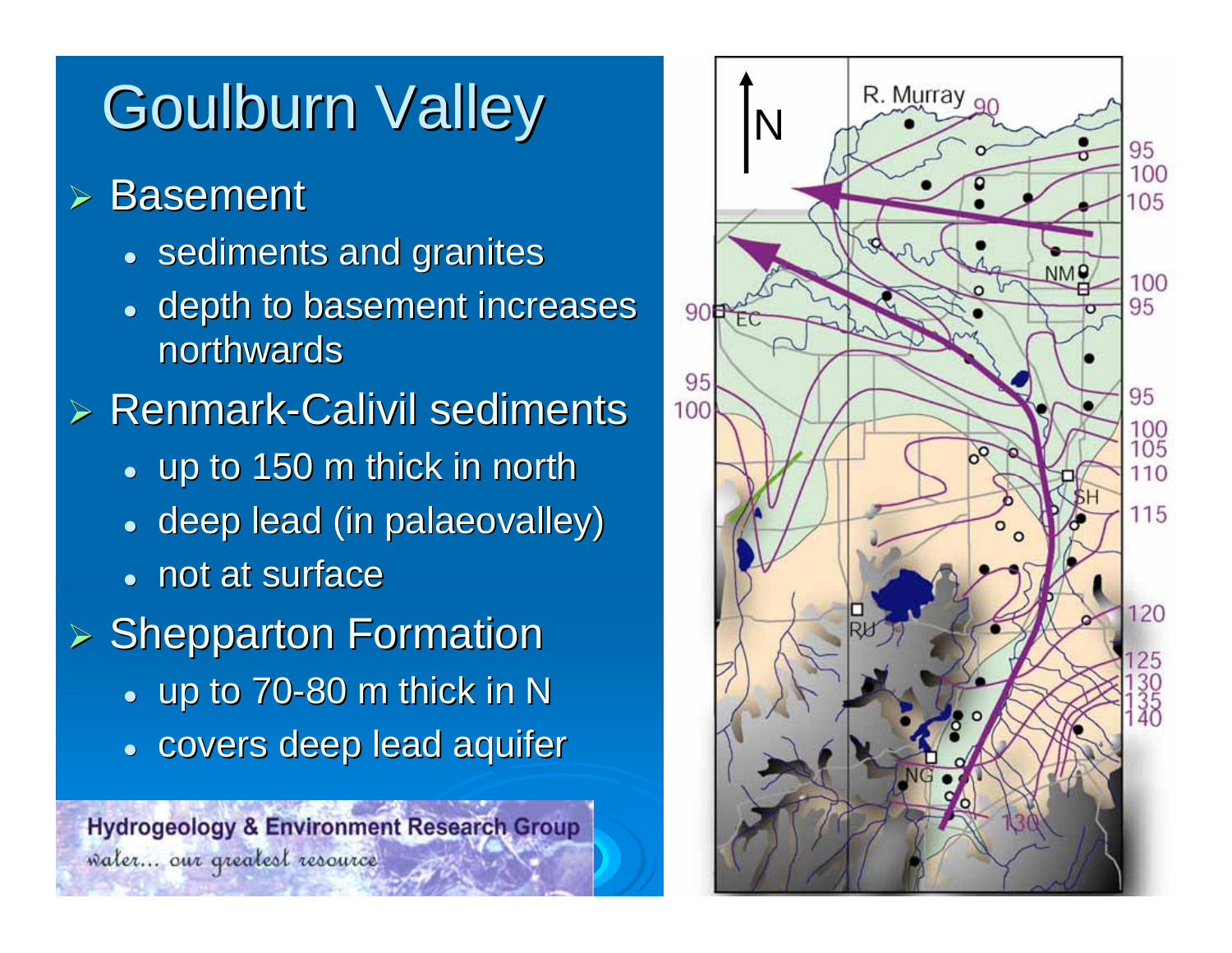# **Flow Paths**

#### $\triangleright$  Flow paths

- N to NW along deep lead system
- groundwater mound in **North**
- recharge area for Shepparton aquifer

**Hydrogeology & Environment Research Group** water... our greatest resource

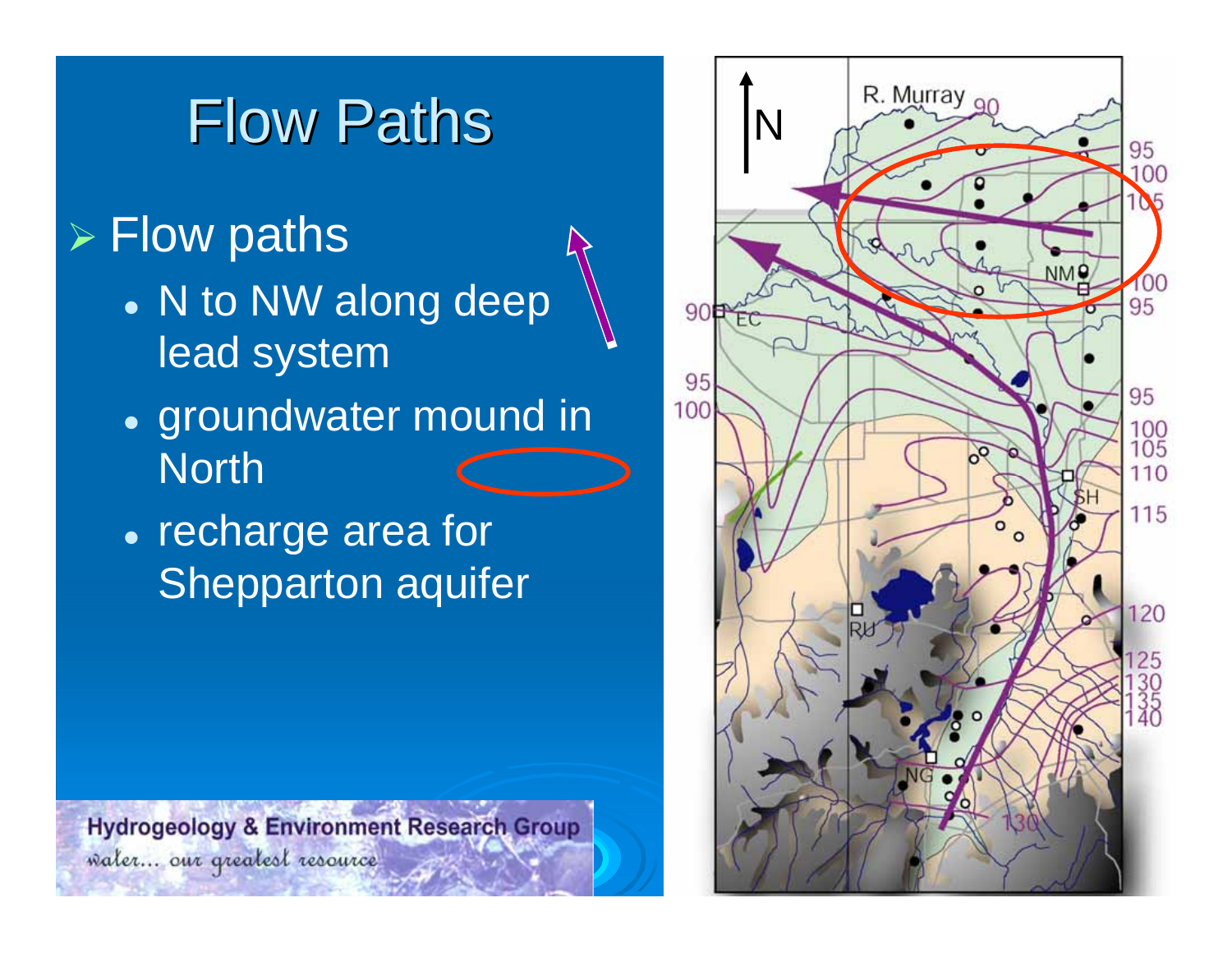## Groundwater chemistry

 $\triangleright$  Why is the groundwater quality the way it is?

- reactions with rocks along flow
- evapotranspiration during recharge or discharge
- $\bullet\,$  mixing between shallow and deeper aquifers

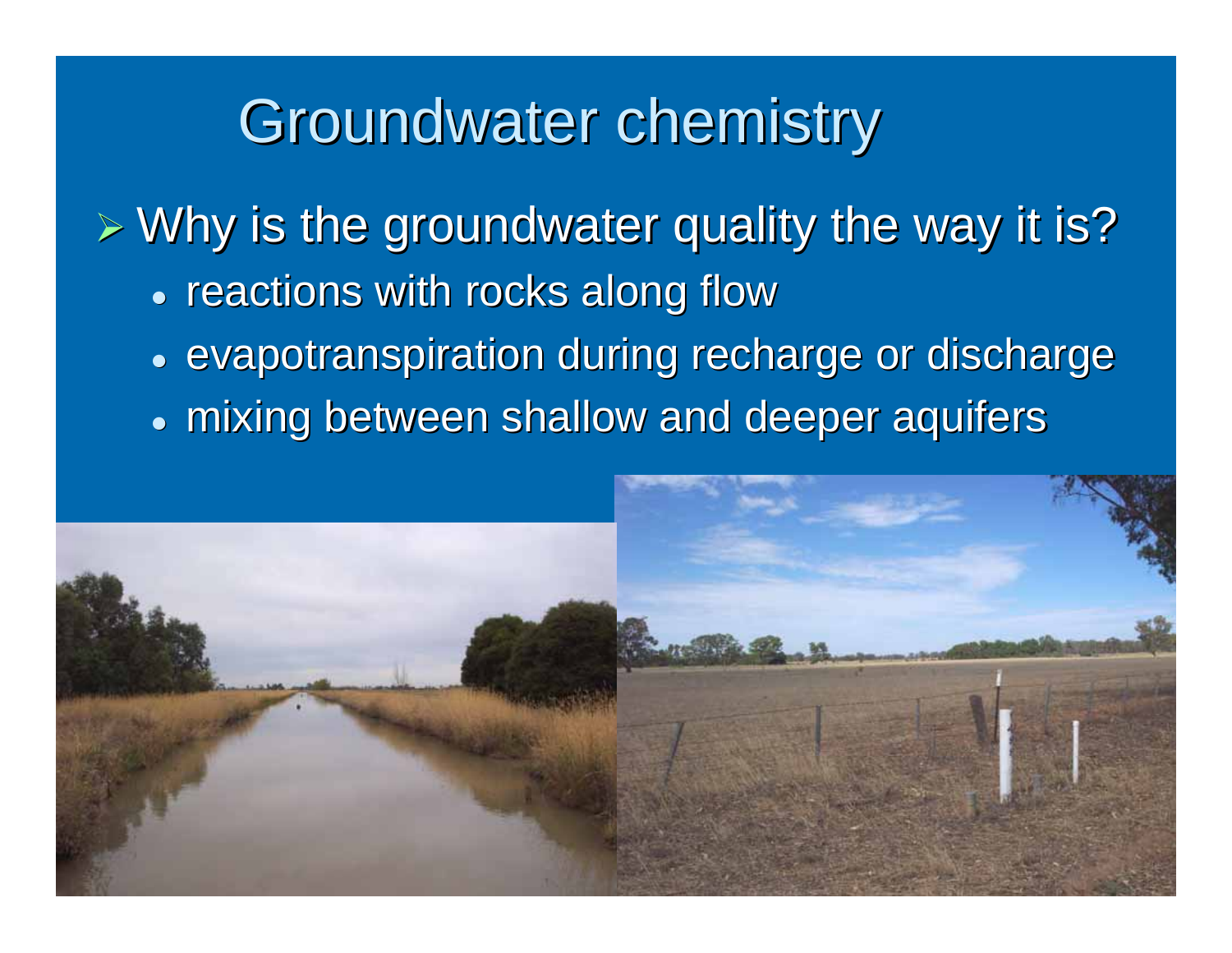### What we measure

 $\triangleright$  Major and minor ions

 $\bullet\,$  Cl, SO $_4$ , HCO $_3$ , Ca, Mg, Na, K



**• nitrate, bromide, fluoride, strontium** 

#### ¾ Isotopes Isotopes

- stable isotopes of water ( $\delta^2$ H,  $\delta^{18}$ O)
- $\bullet \,$  carbon isotopes ( $^{14}\textrm{C}$ ,  $\delta^{13}\textrm{C}$ )
- strontium isotopes (<sup>87</sup>Sr/ <sup>86</sup>Sr)
- $\triangleright$  Hydraulic head, EC, pH, dissolved oxygen

**Hydrogeology & Environment Research Group**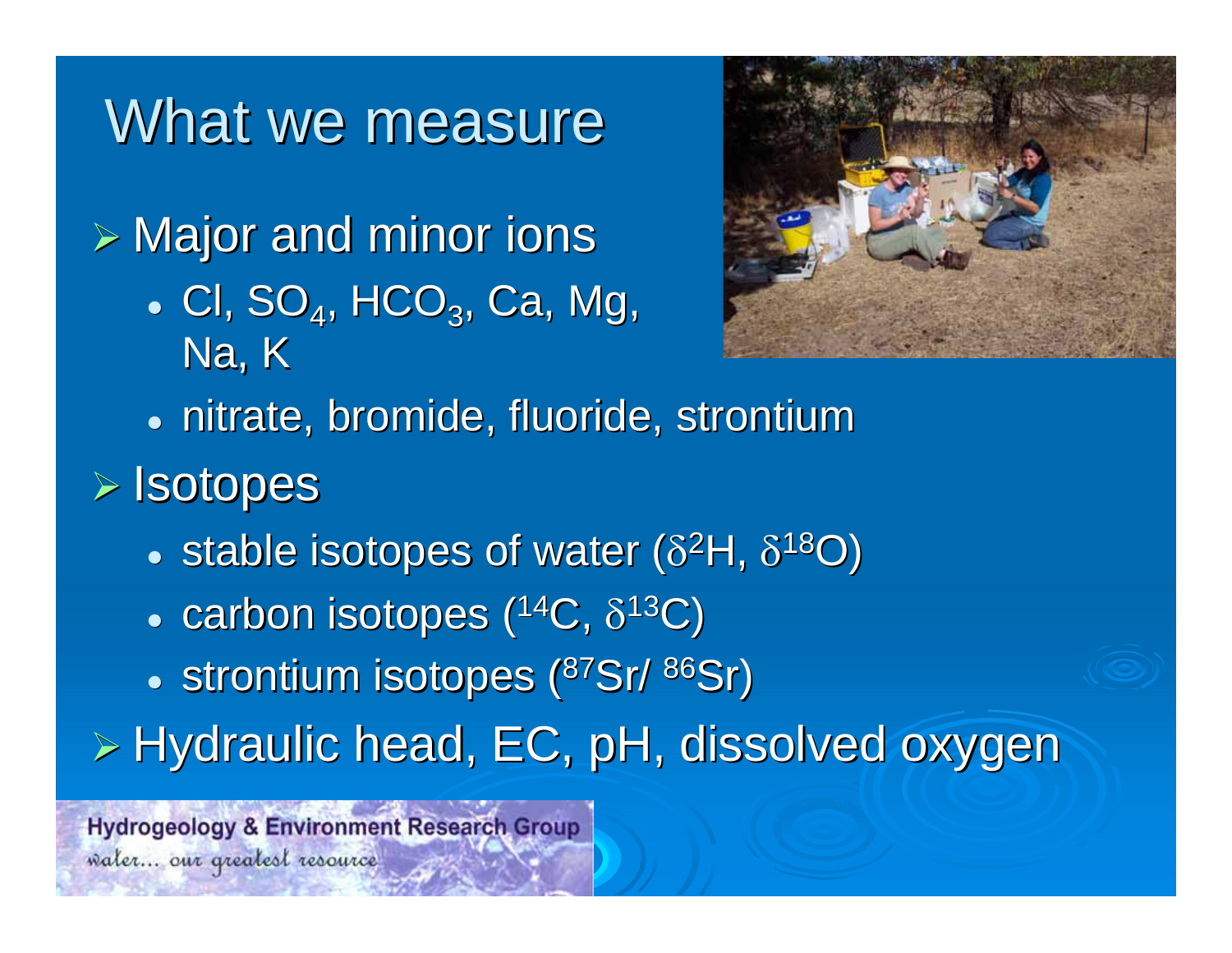# Sources of solutes

- $\triangleright$  both formations similar • fresh to saline
- $\triangleright$  most solutes from rainfall
- $\triangleright$  silicate weathering adds more sodium (Na)
- $\triangleright$  minor dissolution of gypsum (CaSO<sub>4</sub>)



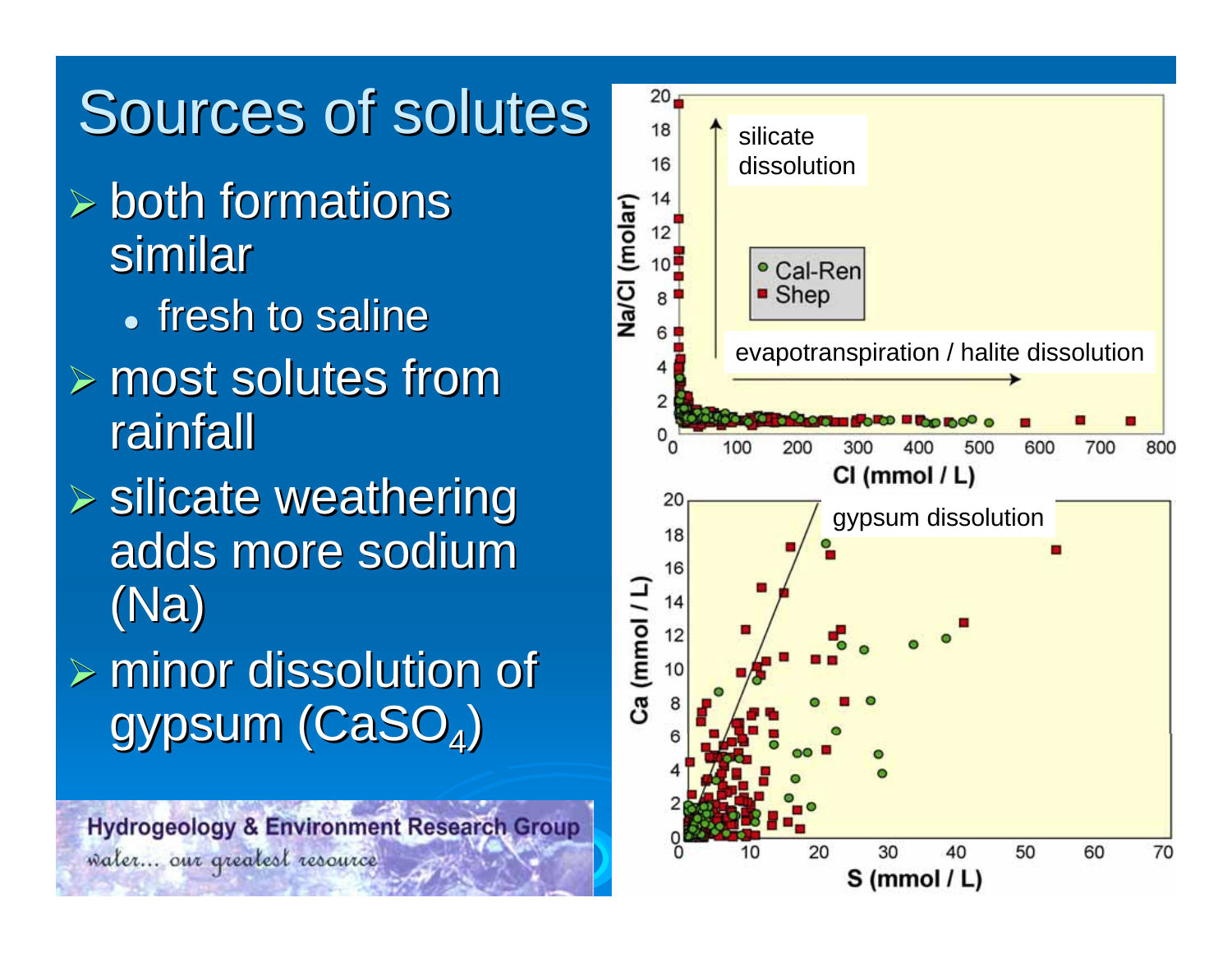### Salinity development along flow paths

 $\triangleright$  evaporation & evapotranspiration vs halite (NaCl) dissolution

- Cl (conservative) vs Br (more conservative)
- stable isotopes of water ( $\delta^2$ H,  $\delta^{18}$ O)
- $\triangleright$  Increase total dissolved solids (TDS) by evapotranspiration
	- must occur during recharge into Calivil or through Shepparton to **Calivil**

**Hydrogeology & Environment Research Group** water... our greatest resource

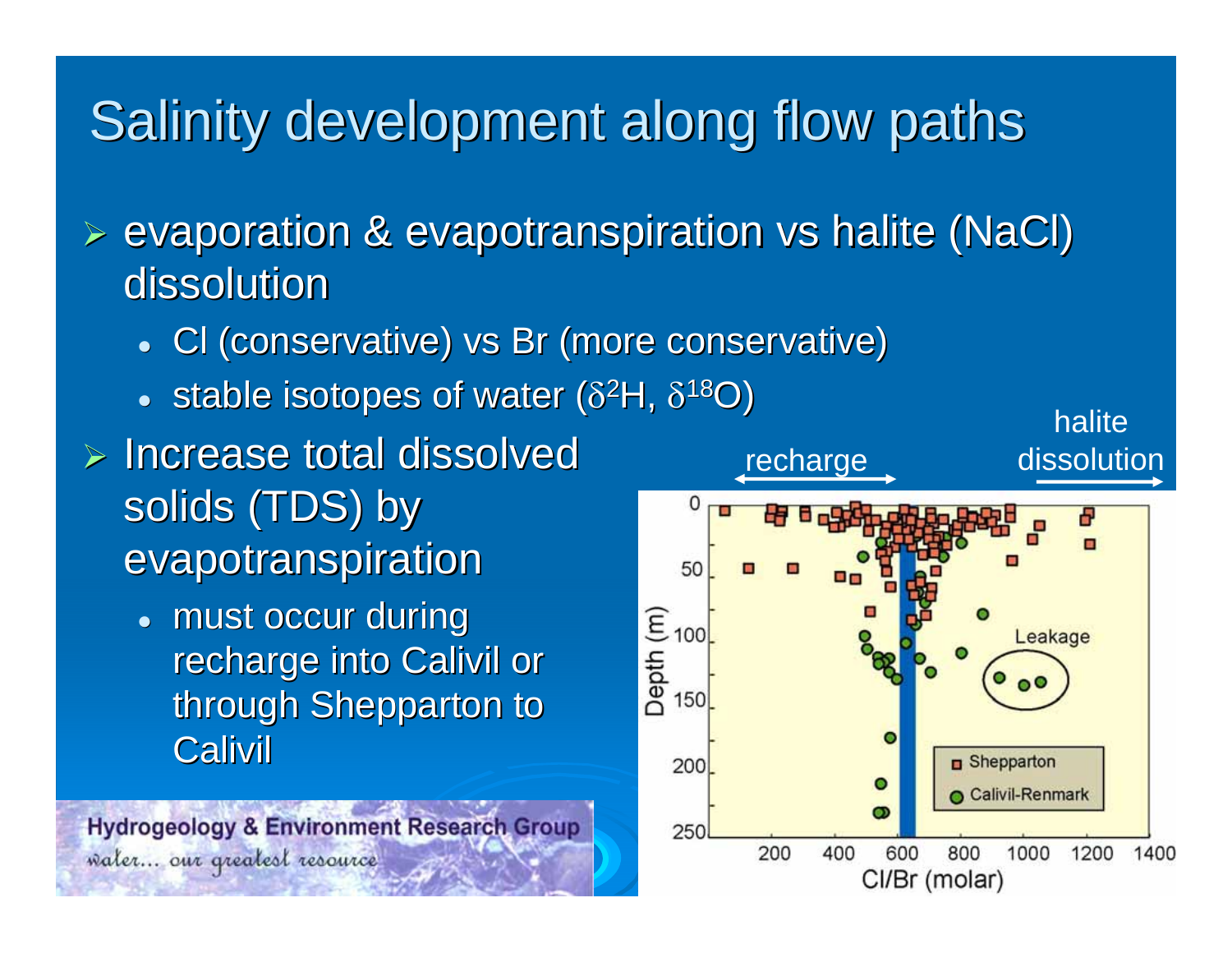#### Solutes and flow paths  $\triangleright$  More variable composition in shallow Shepparton Formation • vertical flow into deeper formation  $\triangleright$  More consistent in 0 Calivil-Renmark 50 • lateral flow from  $\begin{bmatrix} 1 & 1 & 1 \\ 1 & 1 & 1 \\ 0 & 1 & 1 \\ 0 & 0 & 1 \end{bmatrix}$ recharge area Some leakage in groundwater mound 200

**Hydrogeology & Environment Research Group** valer... our greatest resource

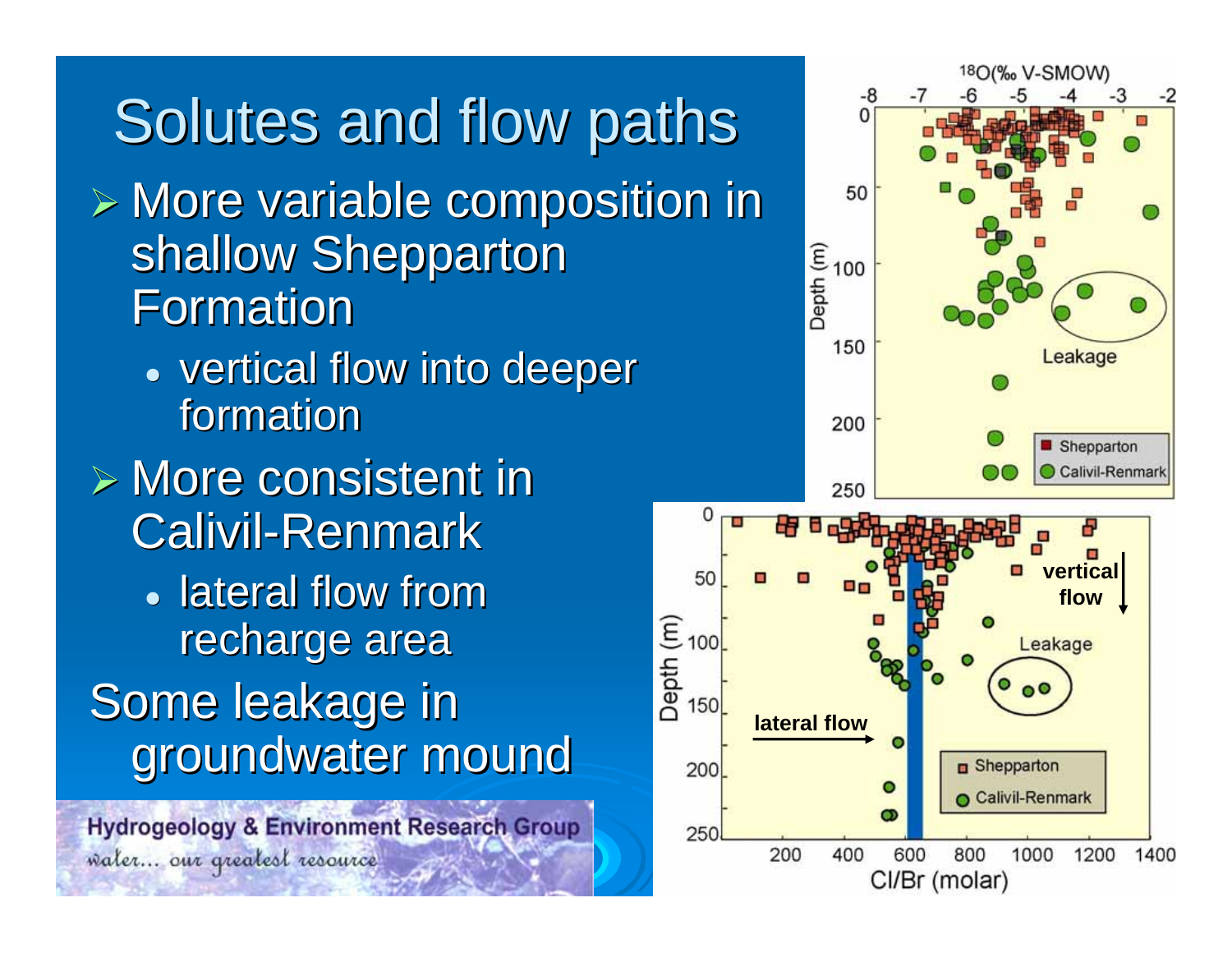## Summary to date

long-term leakage from Shepparton to Calivil-Renmark (regional)

shorter term local leakage from Shepparton to Calivil-Renmark

lateral flow within Calivil-Renmark(confined to semi-confined)



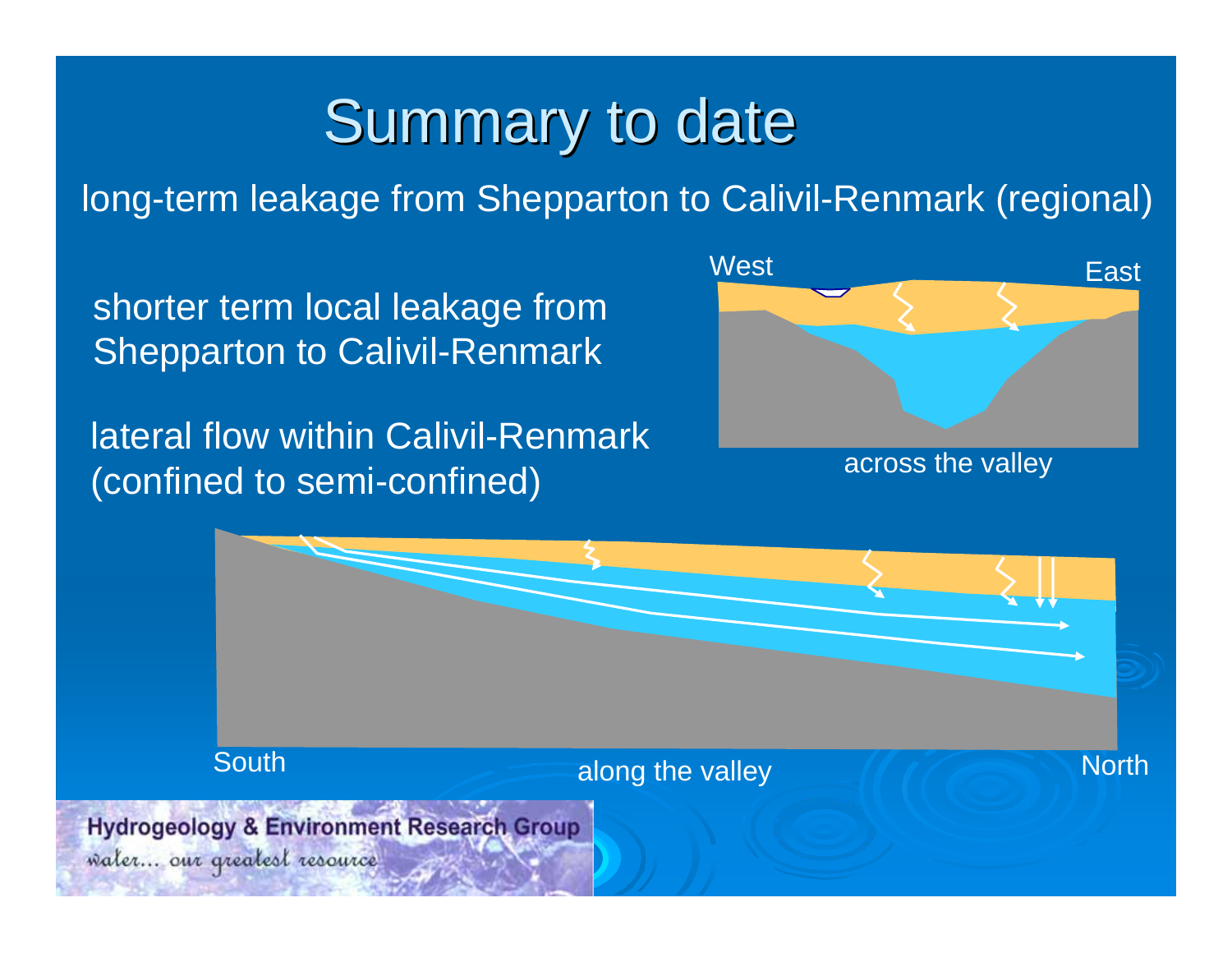### Time frames for leakage & flow  $(^{14}C)$

#### Vulnerability

- > What is long-term for leakage into Calivil - Renmark
- $\triangleright$  What is short-term for leakage through Shepparton

#### **Sustainability**

- ¾ What is groundwater residence time in What is groundwater residence time in Calivil Calivil - Renmark (sustainability)
- $\triangleright$  What is groundwater residence time in Shepparton (sustainability)

**Hydrogeology & Environment Research Group**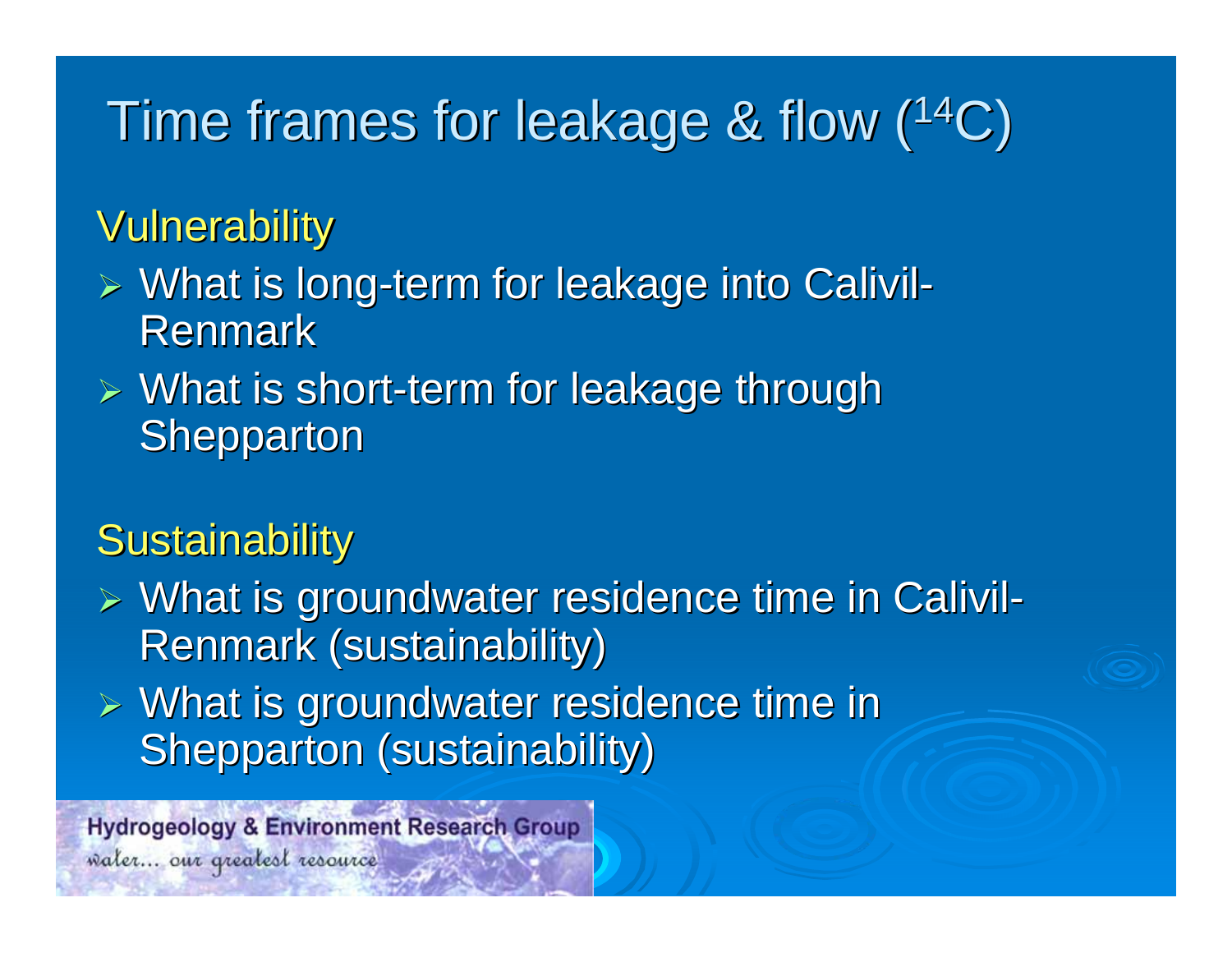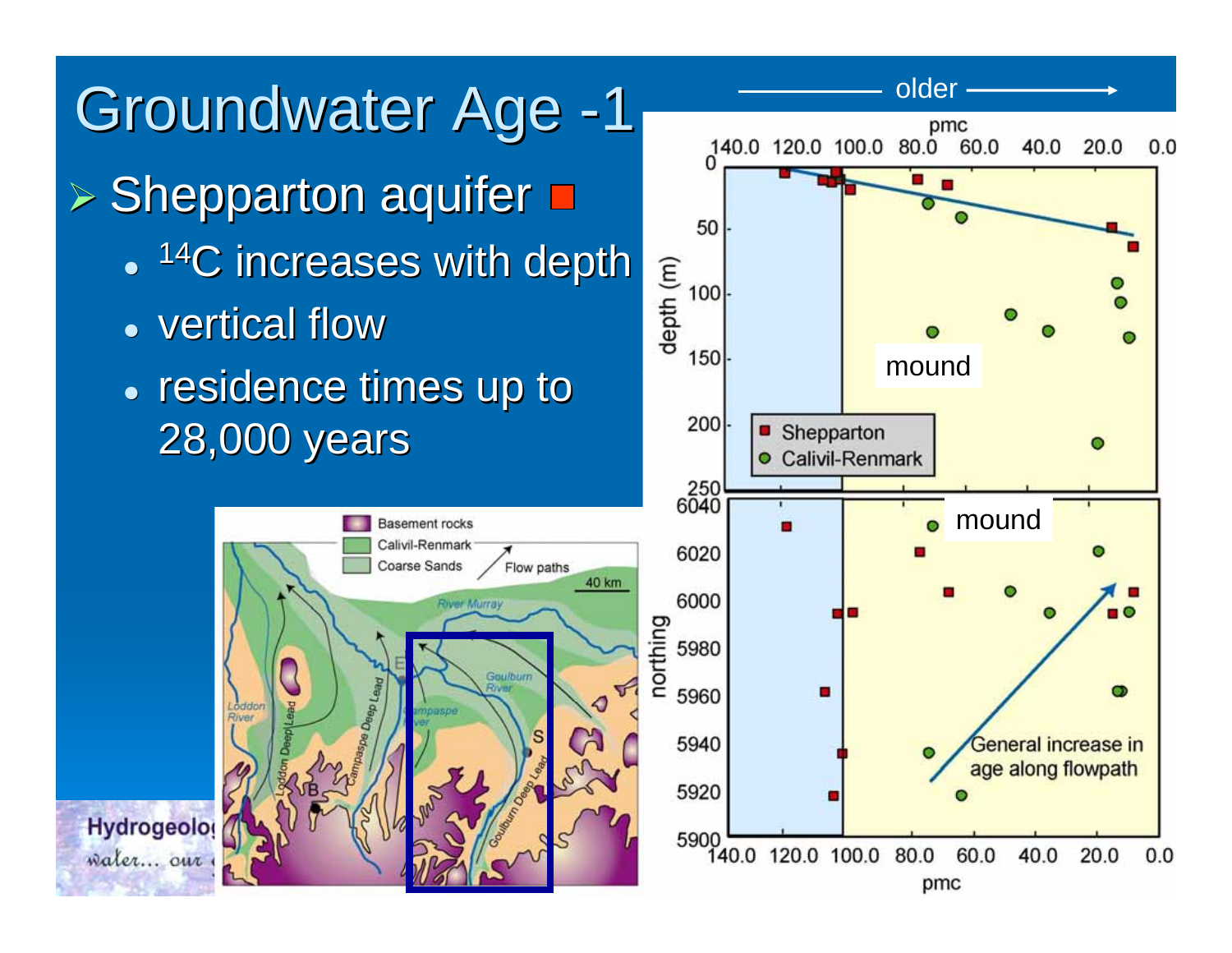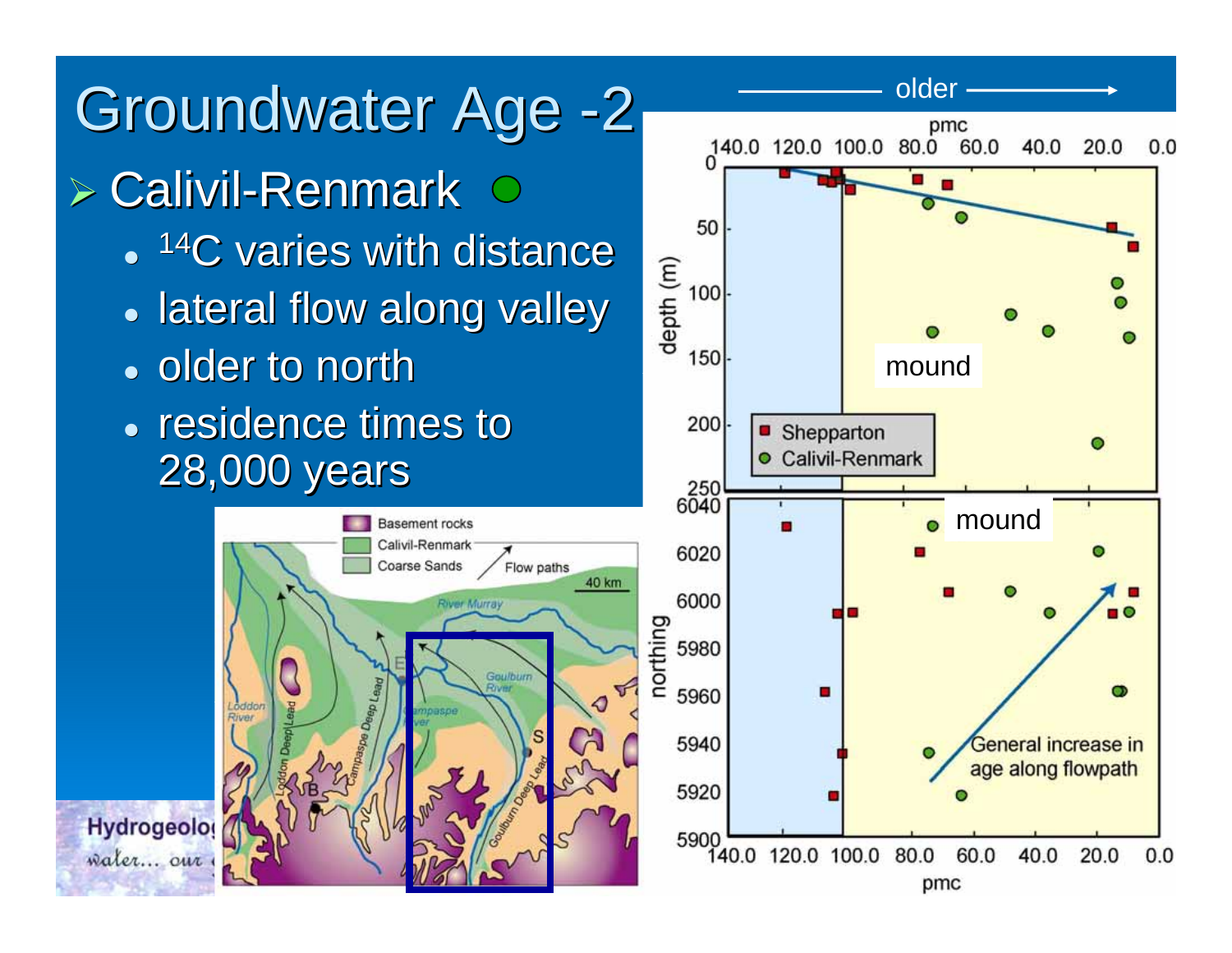### Recharge rate estimates

 $\triangleright$  <sup>14</sup>C long term recharge rates

- $\bullet$  Deep leads = 0.5 to 1.4 mm/yr
- $\bullet$  Intermediate areas = 0.1 to 0.4 mm/yr

 $\triangleright$  similar to CI mass balance recharge rates

#### $\triangleright$  Today's recharge rates

• higher because of increased hydraulic gradient due to land clearing

#### $\triangleright$  Sustainability

• conservatively based on long-term, lower recharge rates

**Hydrogeology & Environment Research Group**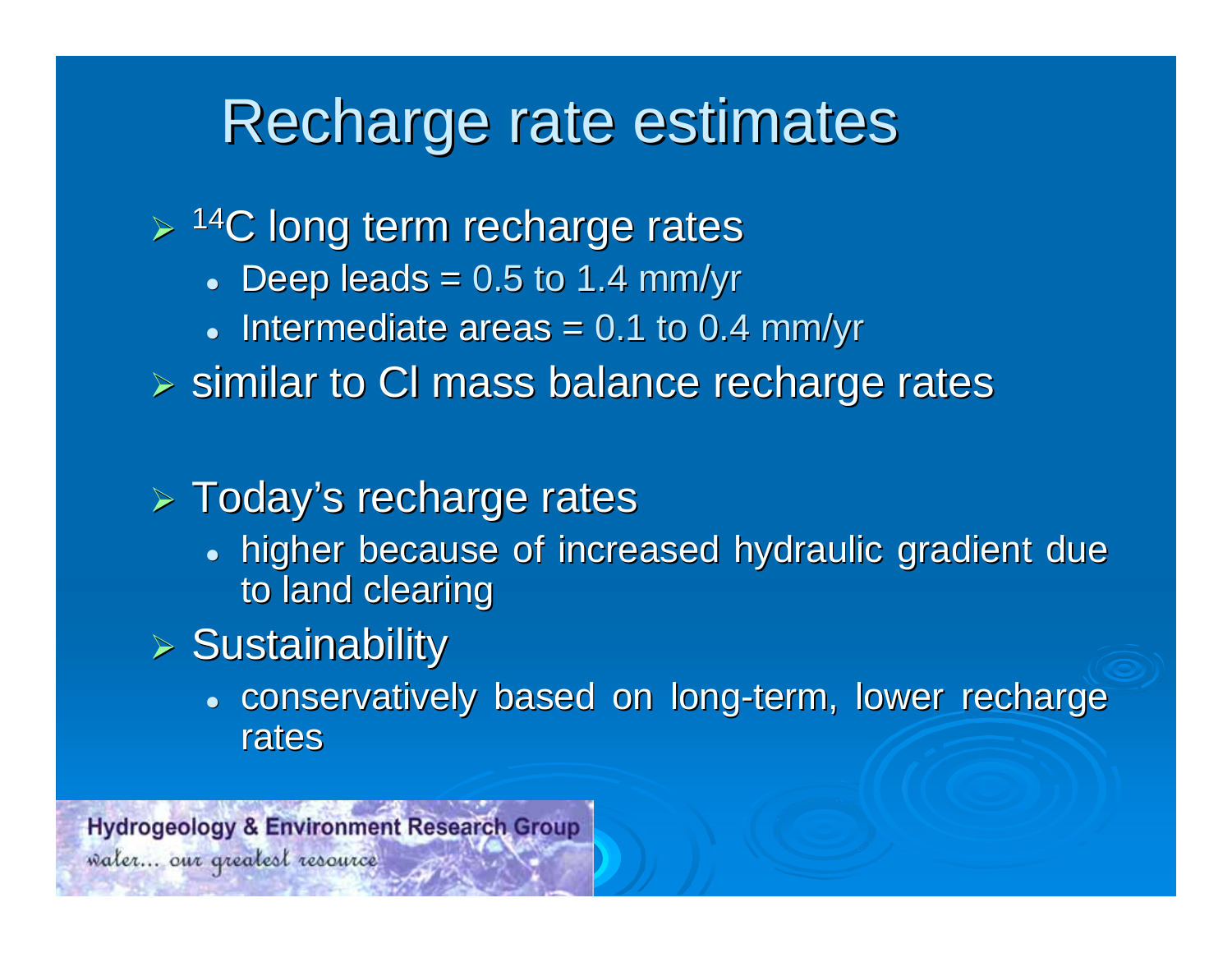## **Results**

- ¾Groundwater levels show that flow to deep lead aquifer is *possible* in most of the region
- $\triangleright$  Chemistry shows that minor long-term leakage has occurred throughout region
- $\triangleright$  Dating shows that deep groundwater gets older to middle and towards north (up to  $28,000$  yr)
	- supports minor leakage
	- indicates limited recharge to deep aquifer
- ¾ BUT in *some* areas
	- $\bullet$ nitrate (from agriculture), higher EC (from surface), younger groundwater (from shallow aquifer)
	- all show that *modern* leakage has occurred (mainly in north of catchment)

**Hydrogeology & Environment Research Group**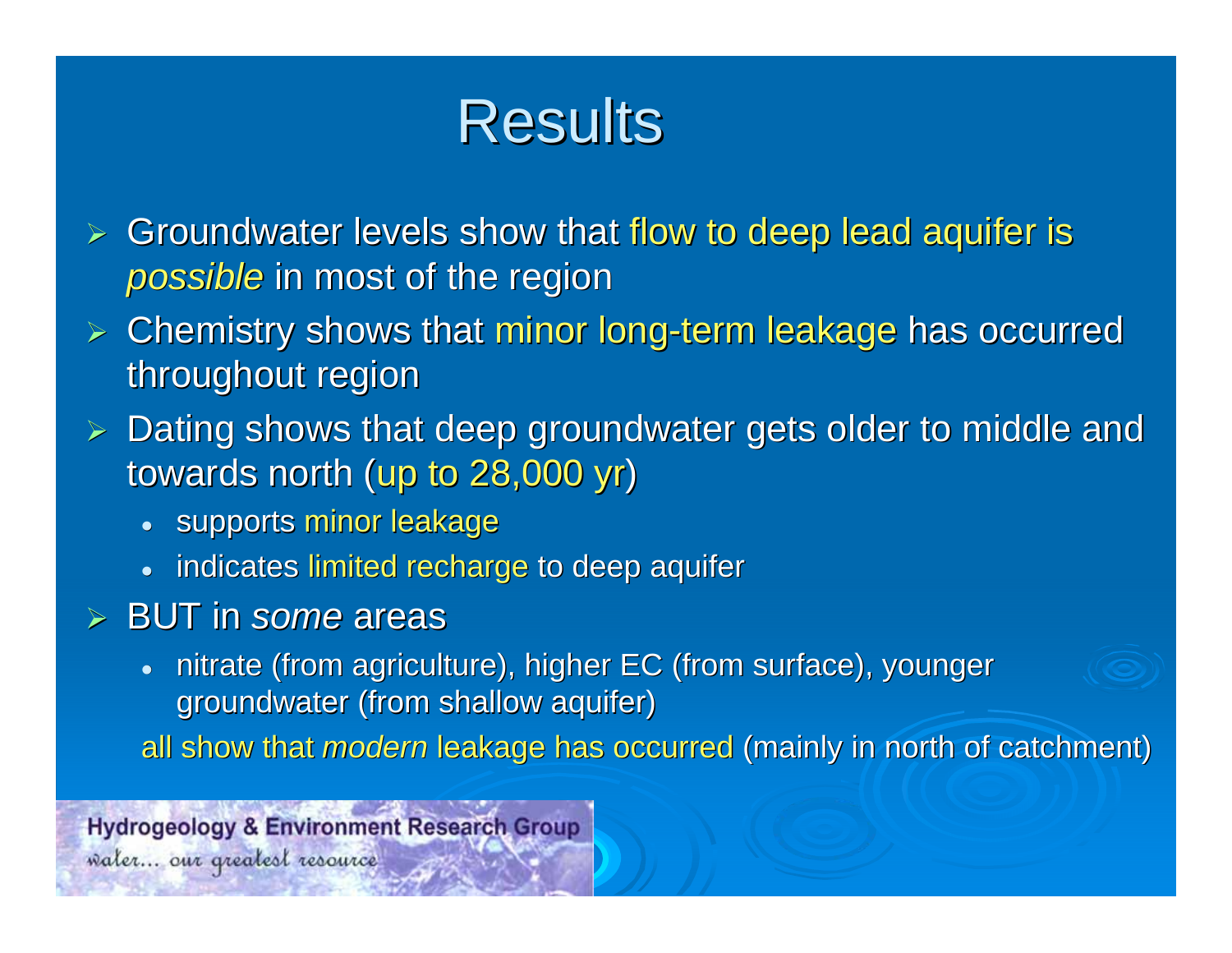### Groundwater vulnerability

 $\triangleright$  So, at the moment, deep lead aquifer is protected compared to Shepparton

- Shepparton is vulnerable
- $\triangleright$  Care re pumping deep lead
	- cause more vertical flow
	- overpumping of limited resource (old)

 $\triangleright$  Other areas of vertical flow may be present (only some wells (only some wells

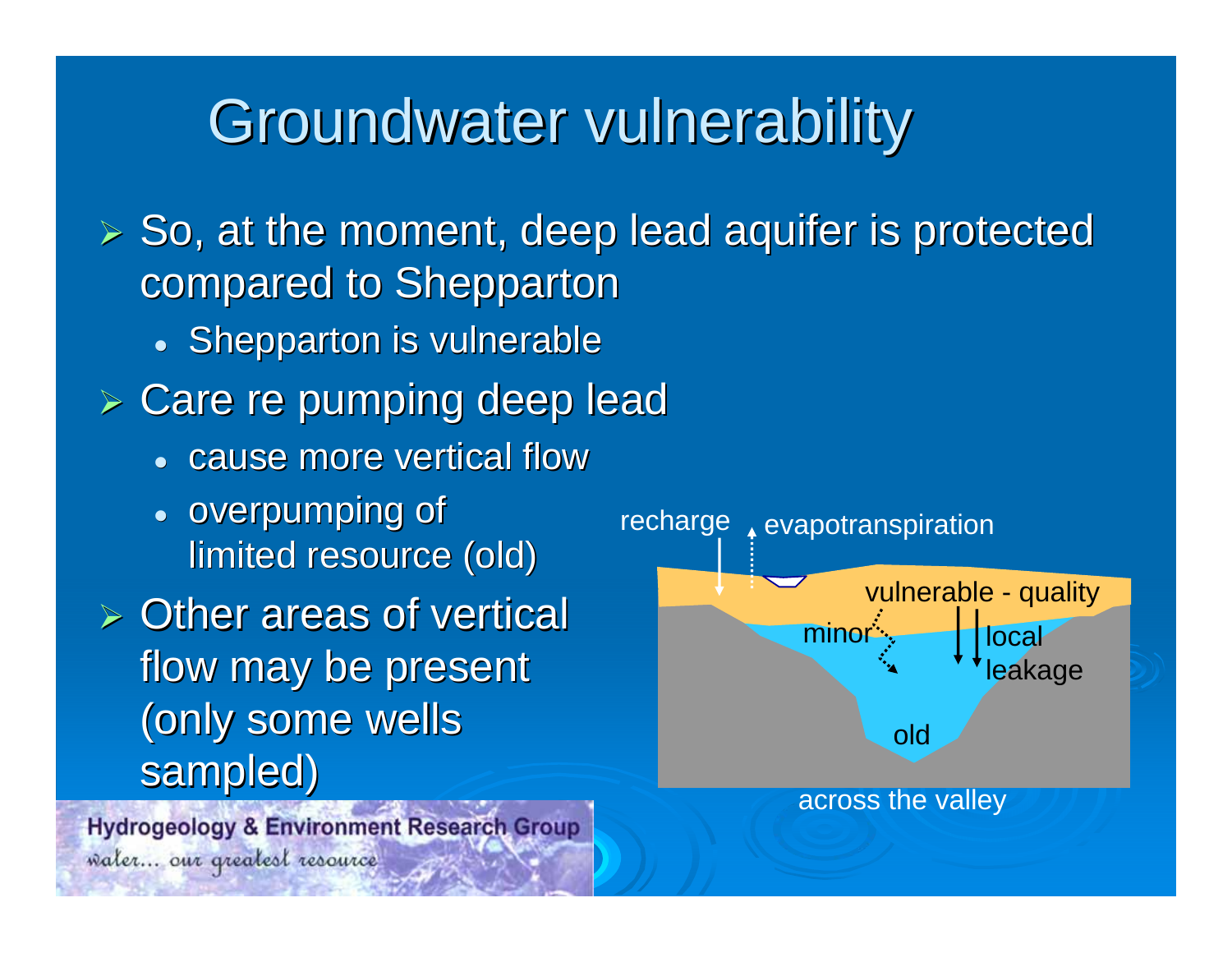**Current research** Focus on salt loads / chemistry into upper **Goulburn River (CWLM)**  $\triangleright$  average vs extreme events **• temporal variability of inputs**  $\triangleright$  chemistry and isotopes • processes  $\bullet$  spatial variability ¾ groundwater, surface water, interflow, rainfall groundwater, surface water, interflow, rainfall **Hydrogeology & Environment Research Group** 

water... our greatest resource

*river-groundwater interaction*